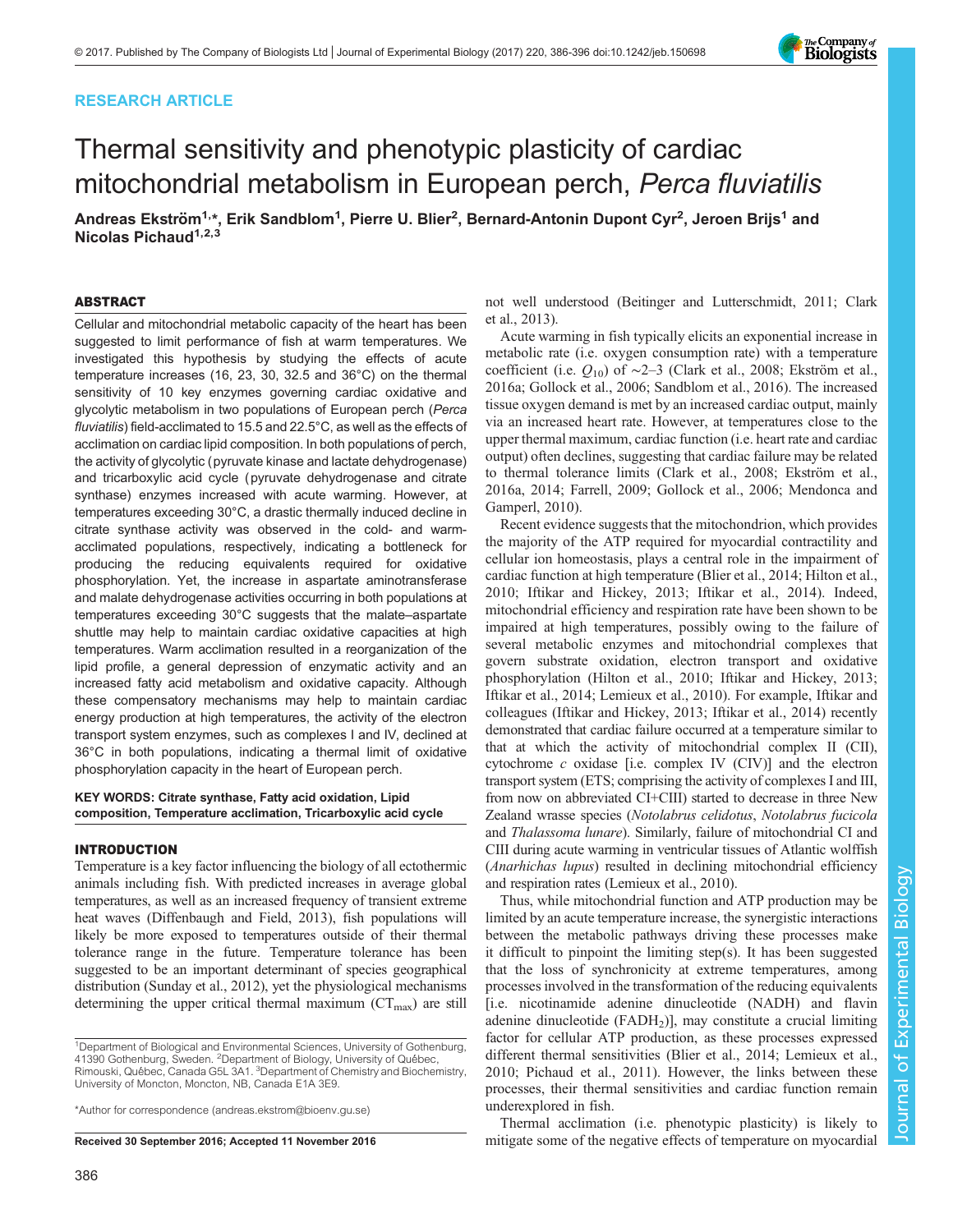| <b>List of symbols and abbreviations</b> |                                                     |  |  |  |  |
|------------------------------------------|-----------------------------------------------------|--|--|--|--|
| <b>AAT</b>                               | aspartate aminotransferase                          |  |  |  |  |
| <b>ATP</b>                               | adenosine triphosphate                              |  |  |  |  |
| <b>CS</b>                                | citrate synthase                                    |  |  |  |  |
| $CT_{max}$                               | critical thermal maximum                            |  |  |  |  |
| CI.                                      | mitochondrial complex I                             |  |  |  |  |
| $CI+CIII$                                | joint activity of mitochondrial complexes I and III |  |  |  |  |
| CII                                      | mitochondrial complex II                            |  |  |  |  |
| CIII                                     | mitochondrial complex III                           |  |  |  |  |
| <b>CIV</b>                               | mitochondrial complex IV                            |  |  |  |  |
| <b>FTF</b>                               | electron transport flavoprotein                     |  |  |  |  |
| <b>ETS</b>                               | electron transport system                           |  |  |  |  |
| FADH <sub>2</sub>                        | flavin adenine dinucleotide                         |  |  |  |  |
| <b>FAMF</b>                              | fatty acid methyl ester                             |  |  |  |  |
| <b>HOAD</b>                              | hydroxy acyl CoA dehydrogenase                      |  |  |  |  |
| <b>INT</b>                               | p-iodonitrotetrazolium violet                       |  |  |  |  |
| <b>LDH</b>                               | lactate dehydrogenase                               |  |  |  |  |
| <b>MDH</b>                               | malate dehydrogenase                                |  |  |  |  |
| <b>MUFA</b>                              | monounsaturated fatty acid                          |  |  |  |  |
| <b>NADH</b>                              | nicotinamide adenine dinucleotide                   |  |  |  |  |
| <b>PDH</b>                               | pyruvate dehydrogenase                              |  |  |  |  |
| <b>PK</b>                                | pyruvate kinase                                     |  |  |  |  |
| <b>PUFA</b>                              | polyunsaturated fatty acid                          |  |  |  |  |
| $Q_{10}$                                 | temperature coefficient                             |  |  |  |  |
| <b>SFA</b>                               | saturated fatty acid                                |  |  |  |  |
| UQ <sub>1</sub>                          | ubiquinone 1                                        |  |  |  |  |
|                                          |                                                     |  |  |  |  |

ATP production. For example, alterations in membrane fatty acid composition are known to play an important role in the adjustments of enzymatic function and mitochondrial transmembrane proton leak, which may improve mitochondrial ATP production at high temperatures ([Brookes et al., 1998;](#page-9-0) [Hulbert and Else, 1999; Kraffe](#page-10-0) [et al., 2007](#page-10-0)). In addition, the transcription of enzymes governing cardiac glycolytic, tricarboxylic acid and oxidative metabolic pathways increased following warm acclimation from 13 to 19°C, but declined at higher acclimation temperatures in the eurythermal goby species Gillichthys mirabilis. Furthermore, warm acclimation resulted in downregulated expression of hydroxyacyl-coenzyme A dehydrogenase (HOAD), indicating a reduced fatty acid oxidative capacity, whilst lactate dehydrogenase (LDH) transcription was elevated, indicating a potential increased importance of anaerobic metabolism at high temperatures in these fish [\(Jayasundara](#page-10-0) [et al., 2015\)](#page-10-0).

Although these findings indicate that the enzymatic ATP generating machinery of the fish heart can exhibit considerable thermal plasticity with increasing temperatures, to our knowledge, there is limited information on the effects of long-term thermal field acclimation on the acute temperature sensitivity and resilience of key enzymatic components in fish. This information is crucial for understanding the potential impacts of global warming on cellular mechanisms, and hence whole-animal metabolic and physiological processes in fish populations exposed to a warming climate.

In the present study, we examined the thermal sensitivity and plasticity of the enzymatic machinery in cardiac tissues from two populations of European perch (Perca fluviatilis Linnaeus 1758) sourced from the Baltic Sea or from a unique, artificially heated ecosystem in the Baltic Sea, the 'Biotest' enclosure. The Biotest enclosure is a man-made basin in the Baltic archipelago that receives heated cooling water from a nearby nuclear power plant, which increases the average water temperature by 5–10°C compared with the adjacent archipelago (see [Fig S1](http://jeb.biologists.org/lookup/doi/10.1242/jeb.150698.supplemental) and [Hillebrand et al.,](#page-10-0) [2010](#page-10-0); [Sandblom et al., 2016; Sandström et al., 1995](#page-10-0)). Hence, these

populations of perch stem from two different thermal environments (reference: 15.5°C; Biotest: 22.5°C at the time of the present study), which have resulted in differences between populations in regards to their tolerance to high temperatures ([Ekström et al., 2016a](#page-10-0); [Sandblom et al., 2016\)](#page-10-0). For example, previous studies have revealed that the Biotest fish have a significantly elevated  $CT_{\text{max}}$ compared with reference fish (29.8–30.8°C and 32.0–33.0°C in reference and Biotest fish, respectively). Moreover, cardiovascular performance (i.e. heart rate and cardiac output) declined dramatically between 28 and 29°C in reference fish during acute warming, while these variables were maintained or even increased continuously until  $CT_{max}$  was reached in Biotest fish ([Ekström et al.,](#page-10-0) [2016a](#page-10-0); [Sandblom et al., 2016](#page-10-0)). To determine whether these differences in cardiovascular and whole-animal thermal tolerance between populations can be explained by differences in cardiac metabolic capacities, we evaluated the activities of key enzymes involved in different metabolic pathways. We first evaluated the glycolytic enzymes pyruvate kinase (PK), which produces pyruvate, and LDH, which may both produce (from lactate) and consume pyruvate, and hence resides at the aerobic and anaerobic node of glycolysis. LDH activity level could also be important to maintain proper redox status (NADH/NAD) in the cytoplasm. We then evaluated the oxidative metabolism pathway by measuring the activity of enzymes governing pyruvate oxidation [ pyruvate dehydrogenase (PDH)], the tricarboxylic acid cycle [citrate synthase (CS) and malate dehydrogenase (MDH)], enzymes involved in fatty acid and protein catabolism [HOAD and aspartate aminotransferase (AAT), respectively], as well as crucial components of the mitochondrial respiration chain participating in electron transfer and creation of the proton gradient (CI, CI+CIII and CIV), which ultimately produces the vast majority of cellular ATP. The enzymatic activities were measured at the respective acclimation temperatures and at temperatures known to constitute the thermal maximum for these populations. We hypothesized that a temperature-dependent failure of any of these enzymes would constrain subsequent steps of aerobic and/or anaerobic ATP production, and may therefore constitute a limiting factor for cardiac and possibly whole-animal thermal tolerance. Furthermore, we hypothesized that the increased  $CT_{\text{max}}$  of Biotest fish [\(Ekström](#page-10-0) [et al., 2016a](#page-10-0); [Sandblom et al., 2016\)](#page-10-0) may be linked to a reduced thermal sensitivity of the metabolic machinery, a change in substrate exploitation and/or a modulation of the proportion of catalytic capacities of dehydrogenase and oxidative processes that may improve the metabolic capacity and ATP production at critically high temperatures. Finally, we aimed to elucidate whether enzymatic catalytic capacities could be linked to a reorganization of the mitochondrial membrane lipid composition owing to changes in the proportions and saturation level of fatty acids, which is known to occur during acclimation.

# MATERIALS AND METHODS Experimental animals

Adult perch of mixed sex were caught by hook and line from the intake channel leading into the power plant cooling system (reference,  $14.3 \pm 0.2$ °C), and from the cooling water outlet into the Biotest enclosure (Biotest, 22.8±0.3°C), i.e. downstream of the power plant (for detailed information, see [Sandblom et al. 2016\)](#page-10-0). Fish were held in 1200 liter holding tanks supplied with a continuous flow of aerated brackish water (∼5 ppt) either from the Baltic Sea  $(15.4\pm0.4\degree C$  during the sampling period) or from the Biotest enclosure  $(22.3 \pm 0.7^{\circ} \text{C}$  during the sampling period). Fish were held in these conditions for at least 5 days prior to tissue

Experimental Biology

387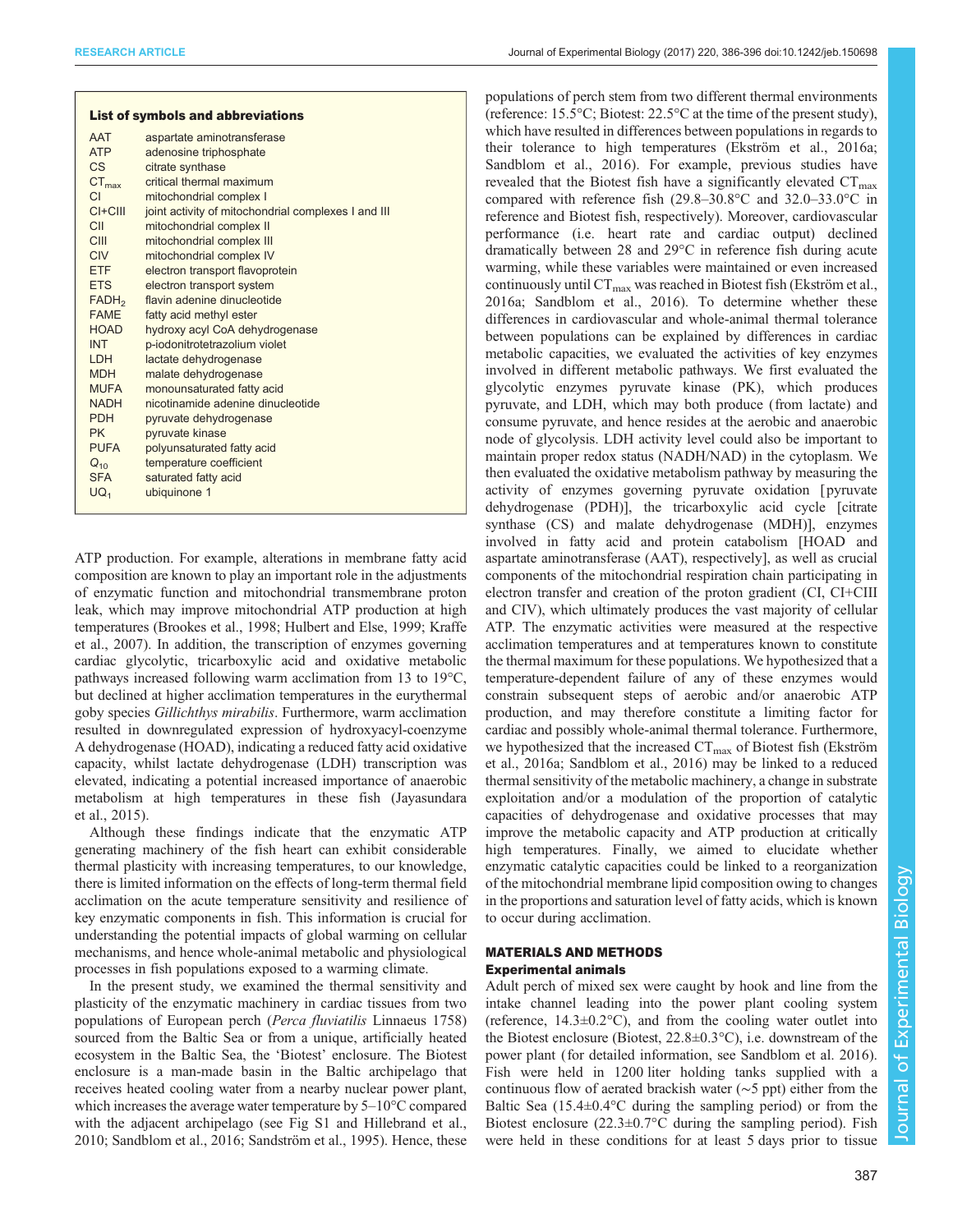collection. The fish were kept outdoors, thus maintaining the natural photoperiod, and were not fed. All experiments were performed in agreement with ethical permit 65-2012 from the animal ethics committee in Gothenburg, Sweden.

## Tissue/sample preparation

Fish were killed by a sharp cranial blow. After determining mass, fork length and condition of the fish, the heart was removed and the ventricle was dissected free and blotted, followed by determination of the ventricular wet mass. The tissues were transferred to liquid nitrogen and were thereafter kept at −80°C until homogenization in a sucrose buffer (1:10 mass-specific dilution in buffer) containing 250 mmol  $l^{-1}$  sucrose, 20 mmol  $l^{-1}$  Tris, 40 mmol  $l^{-1}$  KCl, 2 mmol l−<sup>1</sup> EGTA, pH 7.4 ([Spinazzi et al., 2012](#page-10-0)). Homogenates were then centrifuged at 750 g for 5 min and kept at <sup>−</sup>80°C until processing. The post-freeze stability of homogenates was evaluated and validated by: (1) comparing activities of CS, CI, CI+CIII and CIV (as described below) between freshly prepared homogenates and frozen homogenates, which revealed <5% difference in activity at 23 $^{\circ}$ C (*n*=2 and *n*=3 for Biotest and reference fish, respectively); and (2) comparing the current values for enzymatic activities (in  $U g^{-1}$  of tissue) with previously reported data from cardiac tissue of teleost fishes (see [Table S2](http://jeb.biologists.org/lookup/doi/10.1242/jeb.150698.supplemental)).

#### Determination of enzymatic activity

Enzymatic activities were determined using an EnVision® Multilabel Plate Reader with temperature control (PerkinElmer, Waltham, MA, USA). The plate reader was placed in a thermostatically controlled room at 15°C. Enzymatic activities for both populations  $(n=20$  from each population for each assay) were determined at 16°C (Reference perch acclimation temperature), 23°C (Biotest perch acclimation temperature), 30°C (reference perch  $CT_{\text{max}}$ ), 32.5°C (Biotest perch  $CT_{\text{max}}$ ) and 36°C (temperature constituting the thermal extreme for this species) [\(Ekström et al., 2016a](#page-10-0); [Sandblom et al., 2016\)](#page-10-0).

The path length was determined by calculating the height  $(h)$  of the volume in the well (including the bottom thickness) according to the microplate specifications with the following formula:

$$
h = (4V)/(\pi d^2),\tag{1}
$$

where  $V$  is the final volume of the reaction and  $d$  is the diameter of the well. Enzymatic activities were normalized to protein concentration, which was determined using the bicinchoninic acid method [\(Smith et al., 1985](#page-10-0)), with BSA as standard and expressed as U mg−<sup>1</sup> protein, where U represents 1 μmol of substrate transformed to product in 1 min. Most data available on cardiac tissue of teleost fish are presented as U  $g^{-1}$  tissue in the literature and for [Table S2,](http://jeb.biologists.org/lookup/doi/10.1242/jeb.150698.supplemental) our data on enzymatic activities were therefore normalized to wet tissue mass (similar patterns were found for both normalization types). Protocols for measuring enzyme activities were modified and adapted from [Thibeault et al. \(1997\)](#page-10-0) (for LDH, PDH, CS, HOAD and CIV), [Bergmeyer \(1983\)](#page-9-0) (for CI+CIII and MDH), [Pelletier et al. \(1994\)](#page-10-0) (for AAT and PK), and from [Janssen et al.](#page-10-0) [\(2007\)](#page-10-0) (for CI). In all cases, the enzymatic reactions were initiated with the addition of substrates and the blank was measured without substrates, except for PK, MDH, AAT and CI+CIII, where the reaction medium without sample was used. All measurements were performed at least in duplicate.

PK (EC 2.7.1.40) activity was determined by following the disappearance of NADH at 340 nm ( $\varepsilon$ =6.22 ml cm<sup>-1</sup> µmol<sup>-1</sup>) for 4 min in a reaction medium containing 50 mmol l−<sup>1</sup> imidazole-Hcl,

10 mmol  $l^{-1}$  MgCl<sub>2</sub>, 100 mmol  $l^{-1}$  KCl, 5 mmol  $l^{-1}$  ADP, 0.15 mmol  $l^{-1}$  NADH, 5 mmol  $l^{-1}$  phosphoenolpyruvate and 0.6 U ml−<sup>1</sup> lactate dehydrogenase, pH 7.4.

LDH (EC1.1.1.27) catalytic capacity was measured in a 100 mmol l−<sup>1</sup> potassium phosphate buffer complemented with 0.16 mmol  $l^{-1}$  NADH and 0.4 mmol  $l^{-1}$  pyruvate (omitted from the blank), pH 7.0, by recording the disappearance of NADH at 340 nm (ε=6.22 ml cm−<sup>1</sup> μmol−<sup>1</sup> ) for 4 min.

PDH (EC 1.2.4.1) activity was evaluated using the reduction of p-iodonitrotetrazolium violet (INT) at 490 nm  $(\epsilon=15.9 \text{ ml cm}^{-1} \text{µmol}^{-1})$  for 4 min when homogenates were incubated in 50 mmol  $l^{-1}$  tris-HCl, 0.1%(v/v) triton-X100, 1 mmol  $l^{-1}$  MgCl<sub>2</sub> and 1 mg ml<sup>-1</sup> BSA complemented with 2.5 mmol l−<sup>1</sup> NAD, 0.5 mmol l−<sup>1</sup> EDTA, 0.1 mmol l−<sup>1</sup> coenzyme A, 0.1 mmol  $l^{-1}$  oxalate, 0.6 mmol  $l^{-1}$  INT, 6 U ml<sup>-1</sup> lipoamide dehydrogenase, 0.2 mmol l−<sup>1</sup> thiamine pyrophosphate and 5 mmol l−<sup>1</sup> pyruvate (omitted from the blank), pH 7.8.

CS (EC 4.1.3.7) activity was measured at 412 nm for 4 min by following the reduction of 5,5′-dithiobis-2-nitrobenzoic acid (DTNB,  $\varepsilon$ =13.6 ml cm<sup>-1</sup> µmol<sup>-1</sup>) using a 100 mmol l<sup>-1</sup> imidazole-HCl buffer containing 0.1 mmol l<sup>-1</sup> DTNB, 0.1 mmol l<sup>-1</sup> acetyl-CoA and 0.15 mmol l−<sup>1</sup> oxaloacetic acid (omitted from the blank), pH 8.0.

For MDH (EC 1.1.1.37) activity, the disappearance of NADH at 340 nm ( $\varepsilon$ =6.22 ml cm<sup>-1</sup> µmol<sup>-1</sup>) was recorded for 4 min using a 100 mmol l<sup>−1</sup> potassium phosphate buffer with 0.2 mmol l<sup>−1</sup> NADH and 0.5 mmol l<sup>-1</sup> oxaloacetic acid, pH 7.5.

AAT (EC 2.6.1.1) activity was determined by following the disappearance of NADH at 340 nm ( $\varepsilon$ =6.22 ml cm<sup>-1</sup> µmol<sup>-1</sup>) for 4 min in a reaction medium containing 100 mmol l−<sup>1</sup> potassium phosphate, 0.32 mmol l−<sup>1</sup> NADH, 10 mmol l−<sup>1</sup> alpha ketoglutarate, 22 mmol l<sup>-1</sup> aspartate, 0.025 mmol l<sup>-1</sup> pyridoxal phosphate and 0.6 U ml−<sup>1</sup> malate dehydrogenase, pH 7.0.

HOAD (EC 1.1.1.35) catalytic capacity was evaluated in a 100 mmol l−<sup>1</sup> triethanolamine-HCl buffer complemented with 5 mmol  $l^{-1}$  EDTA, 1 mmol  $l^{-1}$  KCN, 0.115 mmol  $l^{-1}$ NADH and 0.05 mmol l<sup>-1</sup> acetoacyl CoA (omitted from the blank), pH 7.0, by recording the disappearance of NADH at 340 nm (ε=6.22 ml cm−<sup>1</sup> μmol−<sup>1</sup> ) for 4 min.

CI (EC 1.6.5.3) activity was measured by following the reduction of 2,6-dichloroindophenol (DCPIP) at 600 nm (ε=19.1 ml cm−<sup>1</sup> μmol−<sup>1</sup> ). Briefly, CI oxidizes NADH and the electrons produced reduce the ubiquinone  $1 (UQ_1)$  that subsequently delivers the electrons to DCPIP. After incubation of homogenates in a 100 mmol l<sup>-1</sup> potassium phosphate buffer containing 0.5 mmol  $l^{-1}$  EDTA, 3 mg ml<sup>-1</sup> BSA, 1 mmol  $l^{-1}$ MgCl<sub>2</sub>, 2 mmol l<sup>−1</sup> KCN, 4.2 µmol l<sup>−1</sup> antimycin A, 75 µmol l<sup>−1</sup> DCPIP and 65 µmol  $1^{-1}$  UQ<sub>1</sub>, pH 7.5, for 5 min in the plate reader set at the desired assay temperature, 0.14 mmol <sup>1-1</sup> NADH was added to start the reaction, which was recorded for 10 min. The same reaction with 1 μmol l<sup>−1</sup> rotenone was followed in parallel and the specific CI activity represented by the rotenone-sensitive activity was calculated.

CI+CIII activity was measured by following the reduction of INT at 490 nm  $(\varepsilon=15.9 \text{ ml cm}^{-1} \text{µmol}^{-1})$  for 4 min using a 100 mmol l−<sup>1</sup> potassium phosphate, 0.85 mmol l−<sup>1</sup> NADH, 2 mmol l<sup>-1</sup> INT, 0.03% (v/v) triton X-100, pH 8.5 reaction medium.

CIV (EC 1.9.3.1) activity was determined by following oxidation of reduced cytochrome c at 550 nm ( $\varepsilon$ =19.1 ml cm<sup>-1</sup> µmol<sup>-1</sup>) for 4 min in a reaction medium containing 100 mmol  $1^{-1}$  potassium phosphate and 0.05 mmol  $l^{-1}$  equine heart cytochrome c, pH 8.0. Cytochrome  $c$  was reduced by the addition of sodium dithionite (4 mmol l−<sup>1</sup> ) and the solution was bubbled with air to eliminate the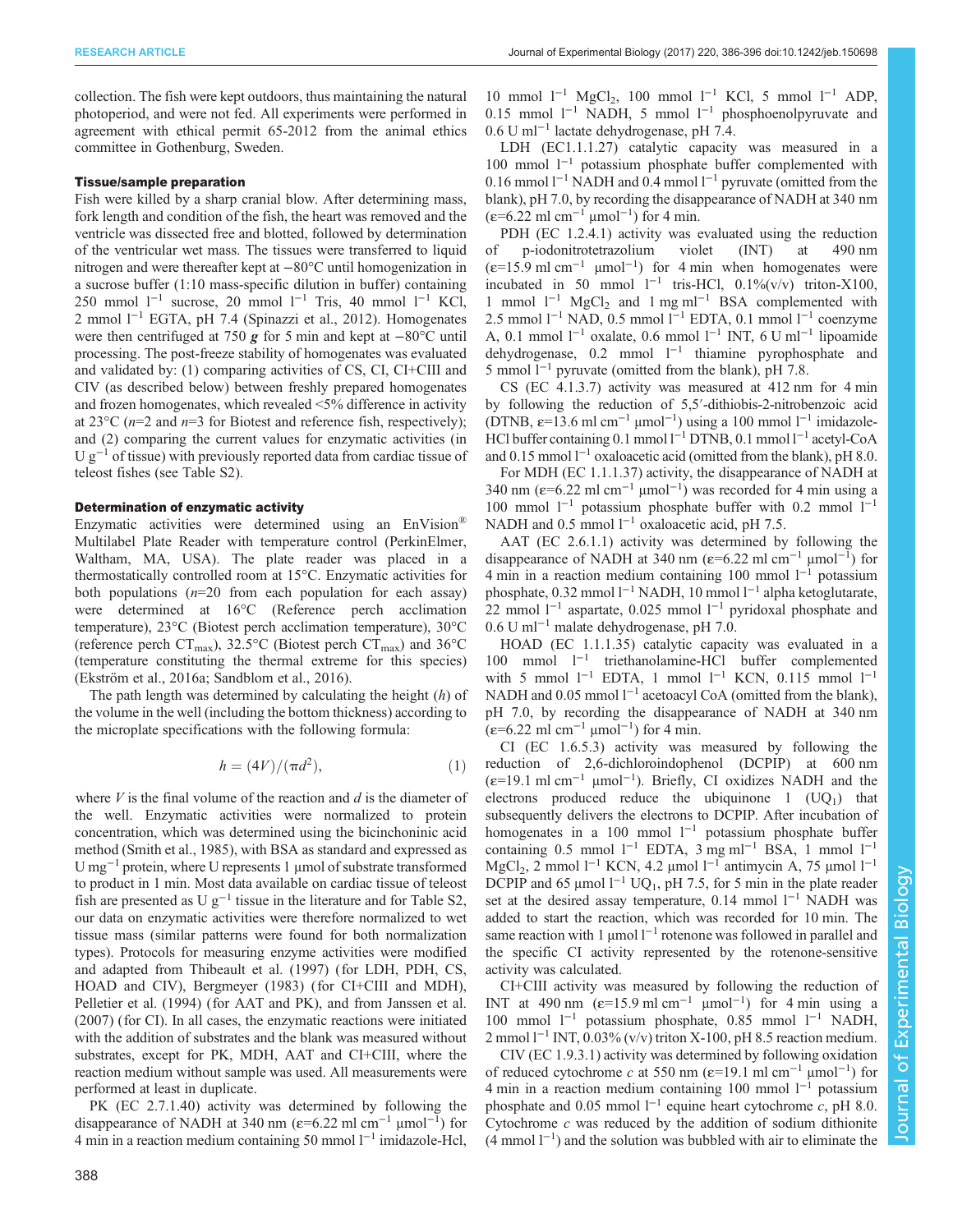excess of reducing agent. Reactions were run against a reference of 0.05 mmol  $l^{-1}$  cytochrome c oxidized with 0.33% (w/v) potassium ferricyanide.

## Determination of perch heart lipid profile

The lipid profile of the perch heart was determined by quantifying the presence of saturated [hexadecanoic (16:0) and octadecanoic (18:0)] and monounsaturated [ palmitoleic (16:1), vaccenic (18:1) and nervonic (24:1n9)] fatty acids (SFA and MUFA, respectively), as well as polyunsaturated fatty acids (PUFA) including the omega-3 [docosapentaenoic (20:5n3), eicosapentaenoic (22:5n3) and docosahexaenoic (22:6n3)] and omega-6 [linoleic (18:2n6) and arachidonic (20:4n6)] fatty acids.

## Fatty acid transmethylation

The direct transesterification method used for fatty acid transesterification was adapted from [Lepage and Roy \(1984\).](#page-10-0) Briefly, heart tissue was homogenized (1:10 dilution in buffer) in 100 mmol l−<sup>1</sup> potassium phosphate, 1 mmol l−<sup>1</sup> EDTA buffer, pH 7.5, and 30 mg of tissue was spiked with 0.1 mg of internally added tridecanoic acid and tricosanoic acid (Nu-Check Prep, Elysian, MN, USA). Direct trans-methylation was performed with 3 ml of a freshly prepared  $3\%$  sulfuric acid  $(H_2SO_4)$  methanol solution. The reaction was performed in test vials, with Teflon screw caps, at 90°C in a dry bath for 1 h. Vials were vortexed before the dry bath, after 30 min and at the end of the procedure. Vials were subsequently cooled at 4°C and 5 ml of water was added. Fatty acid methyl esters (FAMEs) were extracted by adding 1 ml of hexane followed by centrifugation (3000  $g$ ) for 10 min at room temperature. The hexane was collected in a test tube and was evaporated using nitrogen. The hexane extraction was repeated three times. FAMEs were suspended in 100 μl of toluene prior to the analysis in the gas chromatograph.

#### Gas chromatographic conditions

FAMEs were separated and quantified by gas chromatography (Trace Ultra 100, Thermo Fisher Scientific, Waltham, MA, USA) using a 60 m×0.32 mm i.d. capillary column (DB-23, Agilent Technologies Canada, Mississauga, ON, Canada). Helium was used as carrier gas (230 kPa constant pressure) and temperature vaporization was set at 230°C with a split injection of 100 ml min−<sup>1</sup> . The thermal protocol was programmed to increase the temperature from 50 to 140° C at a rate of 25 $^{\circ}$ C min<sup>-1</sup>, followed by an increase (heating rate: 3.0 $^{\circ}$ C min−<sup>1</sup> ) to 195°C, at which the temperature was maintained for 5 min, followed by a final increase to 225°C (heating rate: 4.0° C min−<sup>1</sup> ) which was maintained for 5 min. Individual methyl esters were identified by comparison with known standards (Supelco 37 Component FAME mix and GLC-569).

#### Chemicals

All chemicals were obtained from Sigma-Aldrich (St Louis, MO, United States), except GLC-569, which was obtained from NuCheck Prep.

## Calculations and statistics

Relative ventricular mass was calculated as: Relative ventricular mass=Ventricle mass/Body mass. Fish condition factor was calculated as: Condition factor= $(100 \times \text{Body mass})/\text{Body length}^3$ . The temperature dependence of the enzymatic catalytic activities, i.e.  $Q_{10}$ , was calculated as:

$$
Q_{10} = (R_{T2}/R_{T1})^{10/(T2-T1)},
$$
\n(2)

where  $R_{T1}$  represents the enzymatic rate at a given initial temperature (T1) and  $R_{T2}$  represents the rate following an increase in enzymatic assay temperature (T2). The peroxidation index (PI) quantifies the susceptibility of the phospholipid fatty acids to peroxidative damage and is calculated according to [Hulbert et al.](#page-10-0) [\(2007\)](#page-10-0) as:

PI = 
$$
\Sigma
$$
[(0.025 × monoenoics)(1 × dienoics)(2 × trienoics)  
\n× (4 × tetraenoics)(6 × pentaenoics)  
\n(8 × hexaenoics)]. (3)

The unsaturation index (UI) is a quantitative measurement of the amount of double bonds per 100 acyl chains and is calculated according to [Hulbert et al. \(2007\)](#page-10-0) as:

$$
UI = \Sigma[(1 \times monoenocis)(2 \times dienocis)(3 \times trienocis)]
$$
  
(4 \times tetraenocis)(5 \times pentaencics)(6 \times hexaencics)]. (4)

Statistical analyses were performed using the R platform ([http://](http://www.r-project.org) [www.r-project.org\)](http://www.r-project.org). Enzymatic catalytic capacities were modeled with a linear mixed effects model, using the 'lme' function of the 'nlme' package ([Pinheiro et al., 2014\)](#page-10-0), and treating population (reference and Biotest) and temperature (16, 23, 30, 32.5 and 36°C) as fixed effects. Activity of each enzyme was determined on 20 different fish sampled in each population, and was measured at the five temperatures for each fish. We therefore treated fish (a specific ID was given for each fish of both populations) and assay temperature within fish as random effects. Residual maximum likelihood was used to estimate the variance of the model parameters. Normality of residuals was checked and data were ln transformed when required. The significance of the fixed effects was estimated using a Type II ANOVA to assess the change in deviance using Wald chi-square  $(\chi^2)$  tests. Multiple comparisons were then tested with pairwise comparisons of the least-squares means using adjusted P-values with significance set at P<0.05. Statistical differences between populations regarding morphological variables and lipid profiles were determined using *t*-tests with significance set at  $P<0.05$ .

## RESULTS

#### Thermal effects on glycolysis

While there was no change in cardiac PK activity between 16 and  $23^{\circ}$ C in either population [\(Fig. 1](#page-4-0)A, [Table S1](http://jeb.biologists.org/lookup/doi/10.1242/jeb.150698.supplemental)), the catalytic activity increased significantly at  $30^{\circ}$ C (P<0.001). PK activity was further augmented at  $32.5^{\circ}$ C in both populations (P<0.001), at which the activity plateaued and was maintained following the subsequent increase to 36°C in both reference and Biotest fish.

An initial increase in LDH activity was observed between 16 and 23 $^{\circ}$ C in both populations (P<0.001 and P=0.002 for reference and Biotest fish, respectively; [Fig. 1](#page-4-0)B, [Table S1](http://jeb.biologists.org/lookup/doi/10.1242/jeb.150698.supplemental)). The activity plateaued at 23°C in reference fish but increased further at 30°C in Biotest fish  $(P<0.001)$ , at which the activity stabilized and did not change further at higher temperatures [\(Fig. 1](#page-4-0)B, [Table 1](#page-4-0)). Both populations displayed relatively modest thermal sensitivities, with  $Q_{10}$  values ranging between 1.0 and 1.6 among all assay temperatures [\(Table 1](#page-4-0)). The LDH activity of the Biotest fish was significantly lower compared with reference fish at all temperatures [\(Table S1\)](http://jeb.biologists.org/lookup/doi/10.1242/jeb.150698.supplemental).

## Temperature effects on pyruvate oxidation and tricarboxylic acid cycle

The activity of PDH increased with temperature in both populations [\(Fig. 2](#page-5-0)A, [Table S1](http://jeb.biologists.org/lookup/doi/10.1242/jeb.150698.supplemental)). In reference fish, the activity increased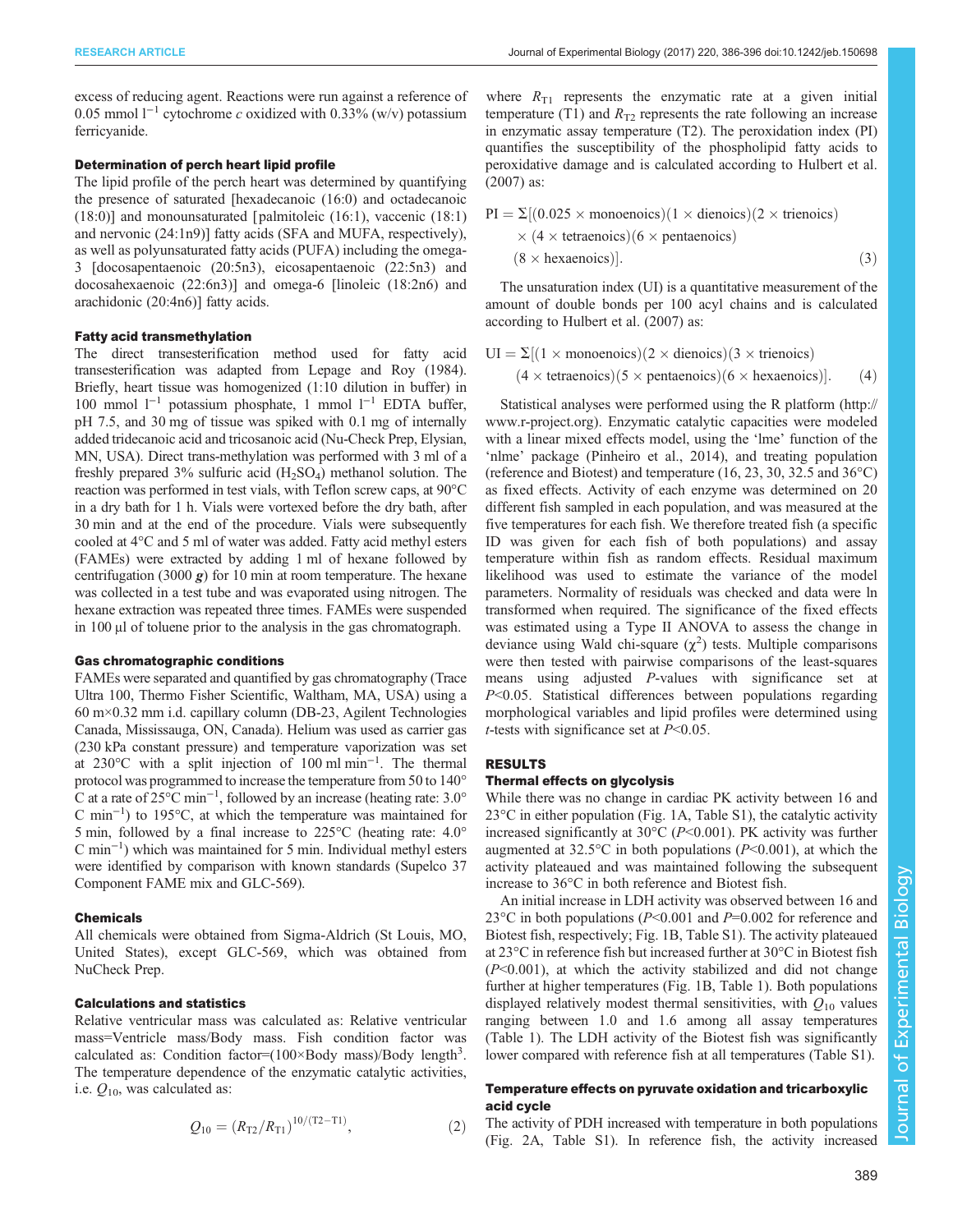<span id="page-4-0"></span>

Fig. 1. Maximum catalytic capacity of glycolytic enzymes in the perch heart during a thermal challenge. Determination of maximum catalytic capacity of (A) pyruvate kinase (PK) and (B) lactate dehydrogenase (LDH) from ventricular tissues of two differentially field-acclimated populations (reference: 15.5°C, n=20; Biotest: 22.5°C, n=20) of European perch, Perca fluviatilis. The enzymes were measured at assay temperatures representing the acclimation temperatures (16 and 23°C) and critically high temperatures (30, 32.5 and 36°C) for these populations. Values are means±s.e.m. \*Statistically significant differences between populations. Dissimilar letters denote statistical differences within treatment groups between assay temperatures.

significantly until 30°C ( $P=0.004$  between 16 and 23°C;  $P<0.001$ between 23 and 30°C), followed by a significant decline at 32.5°C  $(P<0.001$ ; [Table S1](http://jeb.biologists.org/lookup/doi/10.1242/jeb.150698.supplemental)) and a modest but significant increase at 36 $\degree$ C  $(P=0.025;$  [Table S1\)](http://jeb.biologists.org/lookup/doi/10.1242/jeb.150698.supplemental). In Biotest fish, the activity only increased significantly between 23 and 30°C (P<0.001) and remained unaltered at higher temperatures. The catalytic activity of PDH was found to be significantly lower in Biotest compared with reference fish at 23°C  $(P=0.018)$ , 30°C (P<0.001) and 36°C (P=0.038), even though a nonsignificant trend for a decreased activity in the Biotest fish was also observed at 16 $^{\circ}$ C (P=0.079) and 32.5 $^{\circ}$ C (P=0.062).

There were no differences between populations in cardiac CS activity at 16°C [\(Fig. 2](#page-5-0)B), but the activity was found to be significantly lower in Biotest compared with reference fish at all other temperatures tested ( $P=0.007$  at 23°C;  $P<0.001$  at 30 and 32.5°C; P=0.031 at 36°C). Increasing assay temperatures resulted in a steady elevation of CS activity from 16 to 30°C in reference and

Biotest fish  $(P<0.001)$ , at which the activity peaked in both populations. At temperatures above 30°C, there was a drastic and progressive decrease of activity ( $P \le 0.001$  for both populations) as well as thermal sensitivity in both populations  $(Q_{10} < 1$ ; Table 1).

Cardiac MDH activity increased significantly from 16 to 30°C in both populations  $(P<0.001$ ; [Fig. 2C](#page-5-0)), where it reached maximum values followed by a leveling off in both populations. The activity was found to be lower in Biotest compared with reference fish at all assay temperatures  $(P<0.001)$ . Overall, the thermal dependence of cardiac MDH activity was low and maintained, with  $Q_{10}$  ranging between 0.9 and 1.3 at all assay temperatures in both populations of perch (Table 1).

## Thermal effects on amino acid and fatty acid catabolism

The activity of cardiac AAT was significantly lower in Biotest fish at most assay temperatures (P<0.001) except at 23°C ([Fig. 3](#page-6-0)A).

Table 1. Temperature coefficients ( $Q_{10}$ ) of enzyme activity for key cardiac metabolic enzymes from two differentially field-acclimated populations of European perch, Perca fluviatilis, captured at a reference site in the Baltic Sea (15.5°C) and from the chronically heated Biotest enclosure (22.5°C)  $16-23^{\circ}$ C  $23-30^{\circ}$ C  $30-32.5^{\circ}$ C  $32.5-36^{\circ}$ C  $32.5-36^{\circ}$ C

|               | $16-23$ °C                     |                   | $23 - 30^{\circ}$ C            |                              | $30 - 32.5$ °C               |                              | $32.5 - 36^{\circ}$ C          |                              |
|---------------|--------------------------------|-------------------|--------------------------------|------------------------------|------------------------------|------------------------------|--------------------------------|------------------------------|
|               | Reference                      | <b>Biotest</b>    | Reference                      | <b>Biotest</b>               | Reference                    | <b>Biotest</b>               | Reference                      | <b>Biotest</b>               |
| <b>PK</b>     | $0.91 \pm 0.06^a$              | $0.82 \pm 0.16^a$ | $3.87 \pm 0.49^b$              | $3.88 \pm 0.44^b$            | $2.46\pm0.32^{b}$            | $4.33 \pm 1.08^{b}$          | $1.46 \pm 0.31$ <sup>a</sup>   | $1.12 \pm 0.17$ <sup>a</sup> |
| LDH           | $1.33 \pm 0.11$                | $1.56 \pm 0.15^a$ | $1.15 \pm 0.06$                | $1.44 \pm 0.10^a$            | $1.04 \pm 0.05$              | $1.19\pm0.0.25^{b}$          | $1.40 \pm 0.17$                | $1.60 \pm 0.25$ <sup>a</sup> |
| <b>PDH</b>    | $1.26 \pm 0.06^a$              | $1.20 \pm 0.09^a$ | $1.49 \pm 0.05^a$              | $1.38 \pm 0.07$ <sup>a</sup> | $0.73 \pm 0.04^b$            | $0.85 \pm 0.13^{b}$          | $1.58 \pm 0.22$ <sup>a</sup>   | $1.66 \pm 0.25$ <sup>a</sup> |
| <b>CS</b>     | $2.60 \pm 0.06$ <sup>a,*</sup> | $2.34 \pm 0.09^a$ | $1.91 \pm 0.05^{\rm b}$        | $1.82 \pm 0.10^b$            | $0.74 \pm 0.03$ <sup>c</sup> | $0.54 \pm 0.04$ <sup>c</sup> | $0.34 \pm 0.01$ <sup>d</sup>   | $0.36 \pm 0.01$ <sup>d</sup> |
| <b>MDH</b>    | $1.30 \pm 0.04$ <sup>a</sup>   | $1.34 \pm 0.05^a$ | $1.13 \pm 0.03^b$              | $1.27 \pm 0.06^a$            | $0.97 \pm 0.02$ <sup>c</sup> | $0.92\pm0.06^{b}$            | $0.96 \pm 0.02$ <sup>c</sup>   | $1.02 \pm 0.05^{\rm b}$      |
| <b>HOAD</b>   | $1.41 \pm 0.13^{a,b}$          | $1.35 \pm 0.10^a$ | $1.02 \pm 0.02$ <sub>b,c</sub> | $1.19 \pm 0.24$ <sup>a</sup> | $0.91 \pm 0.05$ <sup>c</sup> | $0.82\pm0.10^{b}$            | $1.87 \pm 0.16$ <sup>a,*</sup> | $5.22 \pm 0.64$ <sup>c</sup> |
| <sub>CI</sub> | $1.16 \pm 0.07$ <sup>a</sup>   | $1.02 \pm 0.06^a$ | $1.18 \pm 0.12$ <sup>a</sup>   | $0.95 \pm 0.03$ <sup>a</sup> | $1.36 \pm 0.11$ <sup>a</sup> | $2.41 \pm 0.58$ <sup>b</sup> | $0.70\pm0.04^{b,*}$            | $0.94 \pm 0.06^a$            |
| CI+CIII       | $1.51 \pm 0.05^a$              | $1.54 \pm 0.05^a$ | $0.97 \pm 0.03^{b,*}$          | $1.17 \pm 0.03^b$            | $1.11 \pm 0.87^{b,*}$        | $0.87 \pm 0.05$ <sup>c</sup> | $0.61 \pm 0.04$ <sup>c</sup>   | $0.62 \pm 0.08$ <sup>d</sup> |
| <b>CIV</b>    | $1.31 \pm 0.04^a$              | $1.61 \pm 0.11^a$ | $0.85 \pm 0.03^{b,*}$          | $1.57 \pm 0.37$ <sup>a</sup> | $1.74 \pm 0.13^{a,*}$        | $3.65 \pm 0.56^b$            | $0.72 \pm 0.24^b$              | $0.73 \pm 0.16^{\circ}$      |
|               | $16 - 23$ °C                   |                   |                                | $23 - 32.5$ °C               |                              |                              | $32.5 - 36^{\circ}$ C          |                              |
|               | Reference                      | <b>Biotest</b>    |                                | Reference                    | <b>Biotest</b>               |                              | Reference                      | <b>Biotest</b>               |
| AAT           | $0.86 \pm 0.07^{a,*}$          | $1.35 \pm 0.07^a$ |                                | $2.01 \pm 0.09^{b,*}$        | $1.68 \pm 0.07^b$            |                              | $1.46 \pm 0.12$ <sup>c,*</sup> | $1.53 \pm 0.14^{a,b}$        |

\*Statistically significant differences between populations. Dissimilar letters denote statistical differences between temperature ranges. Note the different temperature range for AAT. See List of symbols and abbreviations for definitions.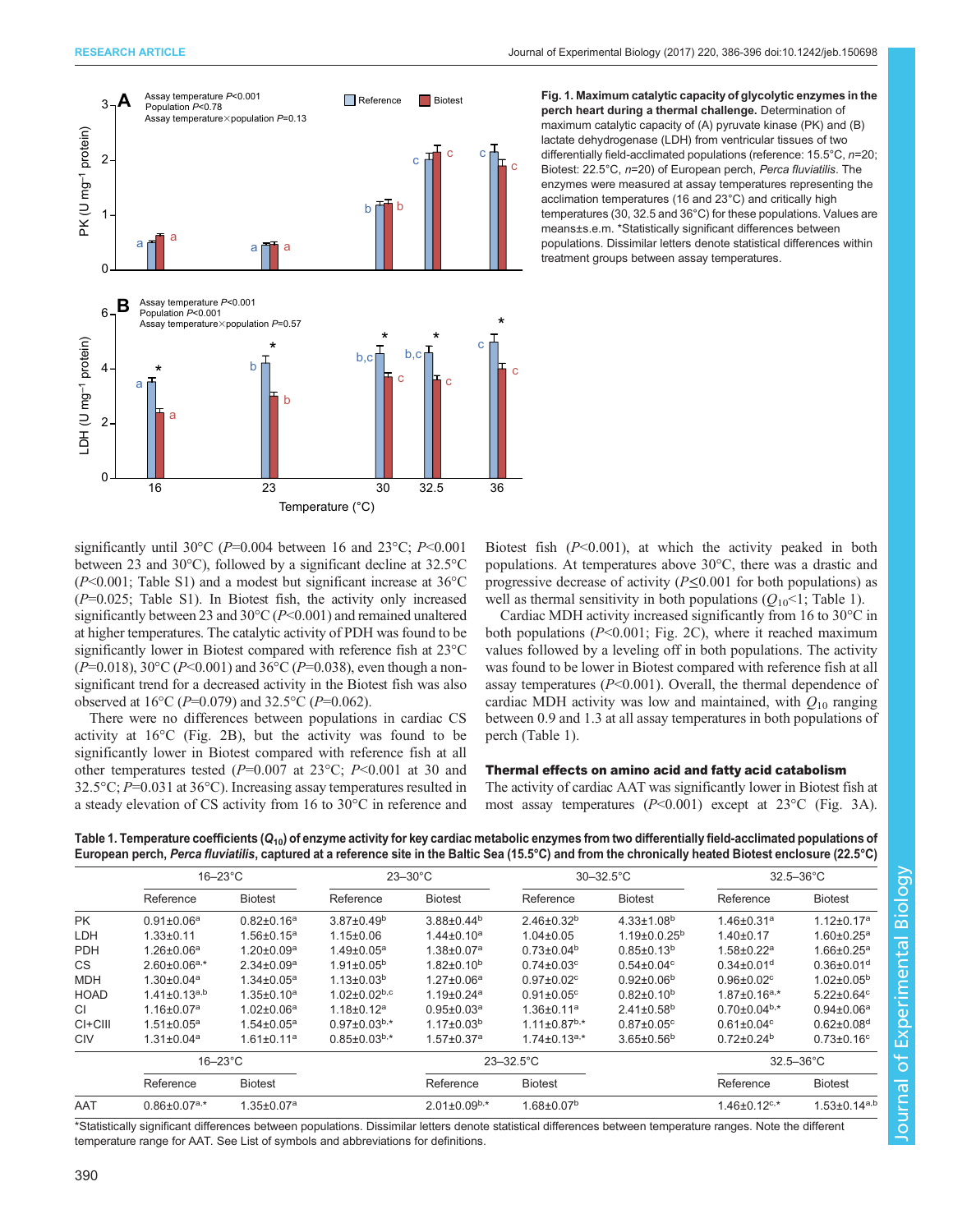<span id="page-5-0"></span>

Fig. 2. Maximum catalytic capacity of tricarboxylic acid cycle enzymes in the perch heart during a thermal challenge. Determination of maximum catalytic capacity of (A) pyruvate dehydrogenase (PDH), (B) citrate synthase (CS) and (C) malate dehydrogenase (MDH) from ventricular tissues of two differentially field-acclimated populations (reference: 15.5°C, n=20; Biotest: 22.5°C, n=20) of European perch, Perca fluviatilis. The tricarboxylic enzymes were measured at assay temperatures representing the acclimation temperatures (16 and 23°C) and critically high temperatures (30, 32.5 and 36°C) for these populations. Values are means ±s.e.m. \*Statistically significant differences between populations. Dissimilar letters denote statistical differences within treatment groups between assay temperatures.

Unfortunately, the enzymatic assay for cardiac AAT at 32.5°C failed, resulting in a loss of data for this temperature in both populations. In reference fish, the activity initially decreased between 16 and 23°C  $(P=0.001)$ , followed by a significant substantial increase at 32.5°C ( $P<0.001$  between 23 and 32.5°C;  $Q_{10}=2$ ; [Table 1\)](#page-4-0), and a modest but significant increase at 36 $\degree$ C (P<0.001 between 32.5 and 36 $\degree$ C). In Biotest fish, the activity gradually and significantly increased from 16 to 36 $^{\circ}$ C (P=0.02 between 16 and 23 $^{\circ}$ C; P<0.001 between 23 and 32.5°C as well as between 32.5 and 36°C).

The activity of cardiac HOAD remained unaltered between 16 and 32.5°C in both populations, followed by an increase in activity between 32.5 and 36 $\degree$ C (P=0.001 for reference and P<0.001 for Biotest; [Fig. 3B](#page-6-0), [Table S1](http://jeb.biologists.org/lookup/doi/10.1242/jeb.150698.supplemental)). The increase in activity corresponded to a  $Q_{10}$  of 1.9 in the reference fish, while the activity increased more drastically in the Biotest fish  $(Q_{10}=5.2,$  [Table 1\)](#page-4-0). Interestingly, while the activity of HOAD was significantly lower in Biotest compared with reference fish at  $32.5^{\circ}$ C (P=0.001), it was significantly higher in the Biotest fish at  $36^{\circ}$ C (P<0.001).

#### Effects of temperature on mitochondrial complexes

There were significant differences between populations in CI activity, with a substantially lower activity in Biotest compared with reference fish at 23°C ( $P=0.006$ ), 30°C ( $P<0.001$ ), 32.5°C  $(P<0.001)$  and 36°C  $(P=0.001)$  [\(Fig. 4](#page-7-0)A, [Table S1\)](http://jeb.biologists.org/lookup/doi/10.1242/jeb.150698.supplemental). In reference fish, the activity increased progressively with temperature from 16 to 32.5°C (with significance reached between 30 and 32.5°C,  $P<0.001$ ), after which the activity declined ( $P=0.006$  between 32.5 and  $36^{\circ}$ C,  $Q_{10}$ <1; [Table 1](#page-4-0)). There were, however, almost no changes in the CI activity in Biotest fish ( $Q_{10}$ ∼1 from 16 to 30°C), with the exception of a small but significant increase between 30 and 32.5°C  $(P=0.049, Q_{10}=2.4;$  [Table 1](#page-4-0)), after which the activity leveled off and remained unchanged at 36°C.

CI+CIII activity was similarly influenced by the assay temperatures [\(Fig. 4](#page-7-0)B, [Table S1\)](http://jeb.biologists.org/lookup/doi/10.1242/jeb.150698.supplemental), and the activity initially increased between 16 and 23°C in both reference and Biotest fish (P<0.001), but then remained unchanged between 23 and 32.5°C in both populations ( $Q_{10}$  values ~1; [Table 1\)](#page-4-0). The activity subsequently decreased drastically at 36°C in both populations (P<0.001,  $Q_{10}$ ) values <1; [Table 1](#page-4-0)).

Cardiac CIV activity did not differ between populations between 16 and 32.5°C, but was higher in Biotest fish at 36°C (P=0.016; [Fig. 4](#page-7-0)C; [Table S1\)](http://jeb.biologists.org/lookup/doi/10.1242/jeb.150698.supplemental). In reference fish, the activity of CIV increased modestly with temperature and was significantly elevated at 32.5°C compared with previous temperatures  $(P<0.001, P=0.005$  and  $P<0.001$  for 16, 23 and 30 $^{\circ}$ C, respectively). In Biotest fish, the activity increased between 16 and 23 $^{\circ}$ C (P=0.003), did not change between 23 and 30°C, and further increased between 30 and 32.5°C  $(P<0.001)$ . At 36°C, the activity declined in both populations  $(P<0.001$  and  $P=0.030$  for reference and Biotest fish, respectively;  $Q_{10}$  values  $\leq$ 1; [Table 1](#page-4-0)).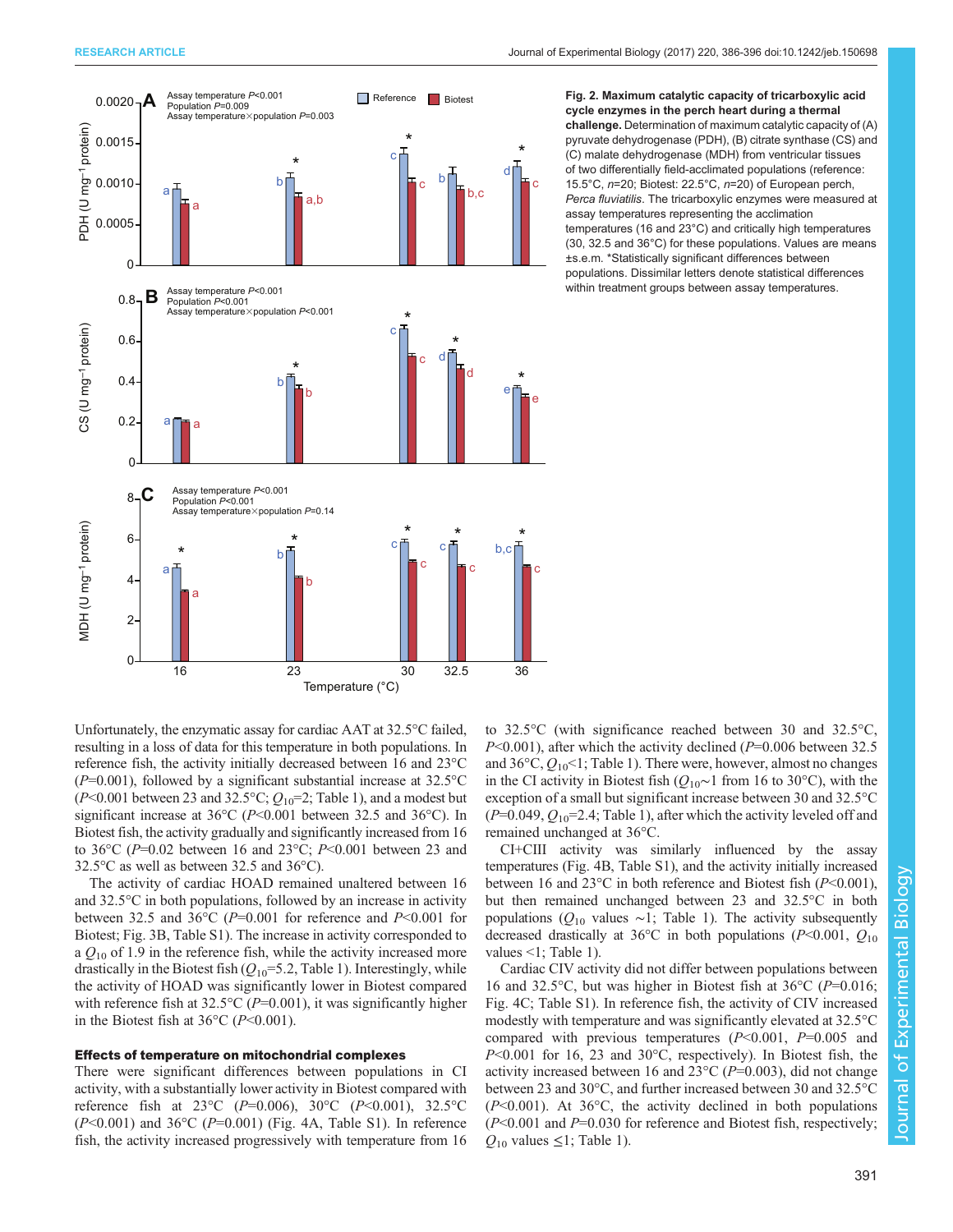<span id="page-6-0"></span>



Fig. 3. Maximum catalytic capacity of enzymes governing amino acid and fatty acid catabolism in the perch heart during a thermal challenge. Determination of maximum catalytic capacity of (A) aspartate aminotransferase (AAT) and (B) hydroxy-acyl Coenzyme A dehydrogenase (HOAD) from ventricular tissues of two differentially field-acclimated populations (reference: 15.5°C, n=20; Biotest: 22.5°C, n=20) of European perch, Perca fluviatilis. The enzymes were measured at assay temperatures representing the acclimation temperatures (16 and 23°C) and critically high temperatures (30, 32.5 and 36°C) for these populations. Values are means±s.e.m. \*Statistically significant differences between populations. Dissimilar letters denote statistical differences within treatment groups between assay temperatures.

The concomitant increase in CIV and decrease in CI activity in the Biotest population resulted in depression of CI/CIV ratio when measured at higher temperatures (0.12±0.03, 0.13±0.05, 0.07±0.01, 0.06±0.01 and 0.06±0.01 at 16, 23, 30, 32.5 and 36°C, respectively) whereas this ratio was constant in reference fish  $(0.10\pm0.02,$  $0.09\pm0.01$ ,  $0.11\pm0.02$ ,  $0.10\pm0.02$  and  $0.10\pm0.01$  at 16, 23, 30, 32.5 and 36°C, respectively).

## Morphological variables and lipid composition of the perch heart

Reference fish had a higher relative ventricular mass than the Biotest fish, but there were no significant differences in body mass, body length or condition factor between populations (Table 2).

The lipid profiles were significantly different between the two populations of perch (Table 3). Hearts of Biotest fish had higher proportions of 16:0, 18:0 and total SFA (all  $P<0.001$ ). Total MUFA was lower in Biotest fish  $(P=0.002)$ , which was mainly due to a lower proportion of 18:1 (P<0.001). While the amount of omega-6 was not different between populations, the Biotest fish displayed lower total omega-3  $(P<0.001)$ , including 20:5n-3, 22:5n-3 and 22:6n-3 (all  $P<0.001$ ), as well as lower total PUFA ( $P<0.001$ ). This resulted in a lower omega-3/omega-6 ratio in Biotest compared with reference fish  $(P<0.001$ , Table 3). The peroxidation and unsaturation indices were significantly lower in Biotest compared with reference fish (Table 3).

## Table 2. Morphological characters of the two differentially fieldacclimated populations of European perch, Perca fluviatilis, captured at a reference site in the Baltic Sea (15.5°C) and from the chronically heated Biotest enclosure (22.5°C)

|                                      | Reference      | <b>Biotest</b>  |
|--------------------------------------|----------------|-----------------|
| Body mass (q)                        | $415 + 50$     | 396±44          |
| Body length (mm)                     | $302 \pm 10$   | $293 \pm 8$     |
| Condition factor (%)                 | $1.4 \pm 0.04$ | $1.5 \pm 0.03$  |
| Relative ventricle mass $(x10^{-3})$ | 68.5±1.51*     | $61.6 \pm 1.54$ |

\*Statistically significant differences (P≤0.05) between populations.

# **DISCUSSION**

### Acute effects of temperature on metabolism in the perch heart

The enzyme activity values reported here are all well within the range previously reported in cardiac tissue from various fishes (see [Table S2\)](http://jeb.biologists.org/lookup/doi/10.1242/jeb.150698.supplemental).

Despite the increased capacity for pyruvate synthesis (PK) and anaerobic capacity (LDH) with increasing temperatures, the concomitant decrease of CS and PDH activities occurring

Table 3. Lipid composition of hearts from European perch, Perca fluviatilis, captured at a reference site in the Baltic Sea (15.5°C) and from the chronically heated Biotest enclosure (22.5°C)

|                                   |                  |                  | t-test  |
|-----------------------------------|------------------|------------------|---------|
| Fatty acid                        | Reference        | <b>Biotest</b>   | P-value |
| Hexadecanoic acid (16:0)          | $15.47\pm0.38$   | $19.86 \pm 0.57$ | < 0.001 |
| Octadecanoic acid (18:0)          | $8.23 \pm 0.23$  | 12.13±0.35       | < 0.001 |
| Saturated fatty acids             | 25.46±0.64       | $34.47 \pm 0.9$  | < 0.001 |
| Palmitoleic acid (16:1)           | $1.89 + 0.13$    | $212+012$        | 0.190   |
| Vaccenic acid (18:1)              | $18.81 \pm 0.40$ | $16.28 \pm 0.38$ | < 0.001 |
| Nervonic acid (24:1n9)            | $1.971 \pm 0.12$ | $1.87 \pm 0.13$  | 0.586   |
| Monounsaturated fatty acids       | $23.20 \pm 0.53$ | $20.84 \pm 0.50$ | 0.002   |
| Linoleic acid (18:2n6)            | $1.62 \pm 0.05$  | $1.78 \pm 0.09$  | 0.126   |
| Arachidonic acid (20:4n6)         | $9.45 \pm 0.21$  | $9.45 \pm 0.28$  | 0.987   |
| Omega-6                           | $12.81 \pm 0.25$ | $13.39 \pm 0.38$ | 0.213   |
| $\alpha$ -Linolenic acid (18:3n3) | $0.33 \pm 0.02$  | $0.58 + 0.05$    | < 0.001 |
| Docosapentaenoic acid (20:5n3)    | $6.37 \pm 0.20$  | $5.06 \pm 0.21$  | < 0.001 |
| Eicosapentaenoic acid (22:5n3)    | $1.80 + 0.05$    | $1.46 \pm 0.06$  | < 0.001 |
| Docosahexaenoic acid (22:6n3)     | 29.60±0.80       | $23.82 \pm 1.00$ | < 0.001 |
| Omega-3                           | 38.69±0.95       | $31.50 \pm 1.19$ | < 0.001 |
| Ratio omega-3/omega-6             | $3.04 \pm 0.09$  | $2.38 + 0.11$    | < 0.001 |
| Peroxidation index                | 332.81±7.50      | 278.08±9.46      | < 0.001 |
| Unsaturated index                 | 290.96±5.34      | 247.92±6.92      | < 0.001 |

The values (mean±s.e.m.) represent the sum of the average lipid content for each lipid class, i.e. saturated fatty acids, monounsaturated fatty acids, polyunsaturated fatty acids (omega-3 and omega-6 fatty acids).

Fatty acyl chains with values lower than 1 g/100 g are not shown except for omega-3 precursor 18:3n3.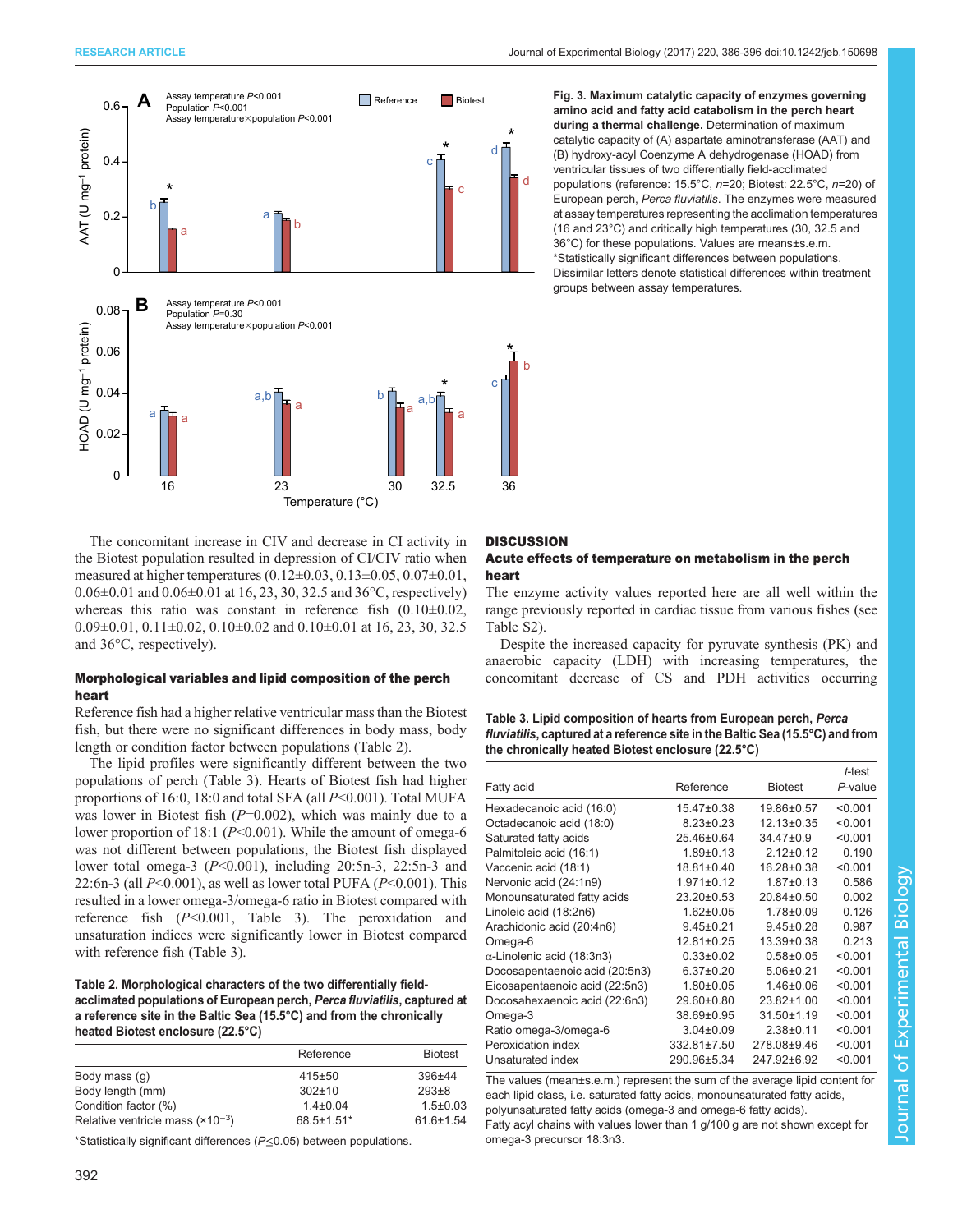<span id="page-7-0"></span>

Fig. 4. Maximum catalytic capacity of mitochondrial complexes in the perch heart during a thermal challenge. Determination of maximum catalytic capacity of (A) complex I (CI), (B) complexes I and III (CI+CIII) and complex IV (CIV) of the electron transport system from ventricular tissues of two differentially field-acclimated populations (reference: 15.5°C, n=20; Biotest: 22.5°C, n=20) of European perch, Perca fluviatilis. The enzymes were measured at assay temperatures representing the acclimation temperatures (16 and 23°C) and critically high temperatures (30, 32.5 and 36°C) for these populations. Values are means±s.e.m. \*Statistically significant differences between populations. Dissimilar letters denote statistical differences within treatment groups between assay temperatures.

between 30 and 32.5°C, particularly in reference fish acclimated to lower environmental temperature, might suggest an impaired capacity to oxidize pyruvate in the perch heart at high temperatures. Furthermore, the drastic decline in CS activity at temperatures exceeding 30°C could indicate a potential bottleneck for further steps of the substrate oxidation processes of the tricarboxylic acid cycle at higher temperatures. While these findings contrast with observations in other species displaying a progressive increase in CS and PDH activity with temperature [\(Lemieux et al., 2010](#page-10-0); [Swimmer et al., 2004](#page-10-0)), the current findings suggest an impaired capacity to reduce NAD and FAD, and hence to provide the electrons necessary to drive the ETS, ultimately impairing ATP production in the perch heart at high temperatures. It is, however, important to note that the in vitro enzymatic activities observed in the present study might not completely reflect actual metabolic flux of living tissue in vivo, but rather the overall catalytic capacity at key steps ([Johnston, 1977](#page-10-0); [Suarez et al., 1997; West](#page-10-0) [et al., 1993\)](#page-10-0). Therefore, the relative changes and differences between populations regarding the activity of these enzymes is what is really significant, as this provides important information concerning the modulations of mitochondrial capacity in response to warming.

The elevation of AAT activity between 30 and 36°C, concomitant with the high MDH activity, suggests that the malate–aspartate shuttle could potentiate the production and transport of cytosolic

NADH across the inner mitochondrial membrane at these high temperatures ([Hochachka et al., 1979](#page-10-0); [Safer, 1975\)](#page-10-0). This mechanism may compensate for the decline in CS activity by maintaining the provision of NADH to CI for the transport of electrons in the mitochondria, as is also implied by strong positive correlations between MDH, AAT and CI (Pearson's product moment  $r=0.70$  between MDH and AAT,  $r=0.61$  between AAT and CI and  $r=0.71$  between MDH and CI at 32.5°C, all  $P<0.001$ ).

The increased PK activity would also elevate pyruvate concentrations at 32.5°C, which, in combination with increased LDH and decreased PDH activities in both populations of perch, could contribute to channeling pyruvate to lactate and hence potentiate anaerobic glycolysis, a response that has been reported in other fish species ([Iftikar et al., 2014\)](#page-10-0).

In spite of these potential compensatory measures to maintain NADH and ATP production in mitochondria, the decline of mitochondrial CI (in reference fish only), CI+CIII and CIV at 36°C should ultimately constrain and limit oxidative phosphorylation and ATP production in the perch heart of both populations. These findings are in agreement with previous findings demonstrating an impairment of the ETS, and in turn, mitochondrial respiration capacity, at high temperature in heart mitochondria of several New Zealand wrasse species [\(Iftikar and Hickey, 2013;](#page-10-0) Iftikar et al., [2014, 2015](#page-10-0)) and Atlantic wolffish ([Lemieux et al., 2010\)](#page-10-0). In fact, we suggest that the concomitant decline in substrate oxidation of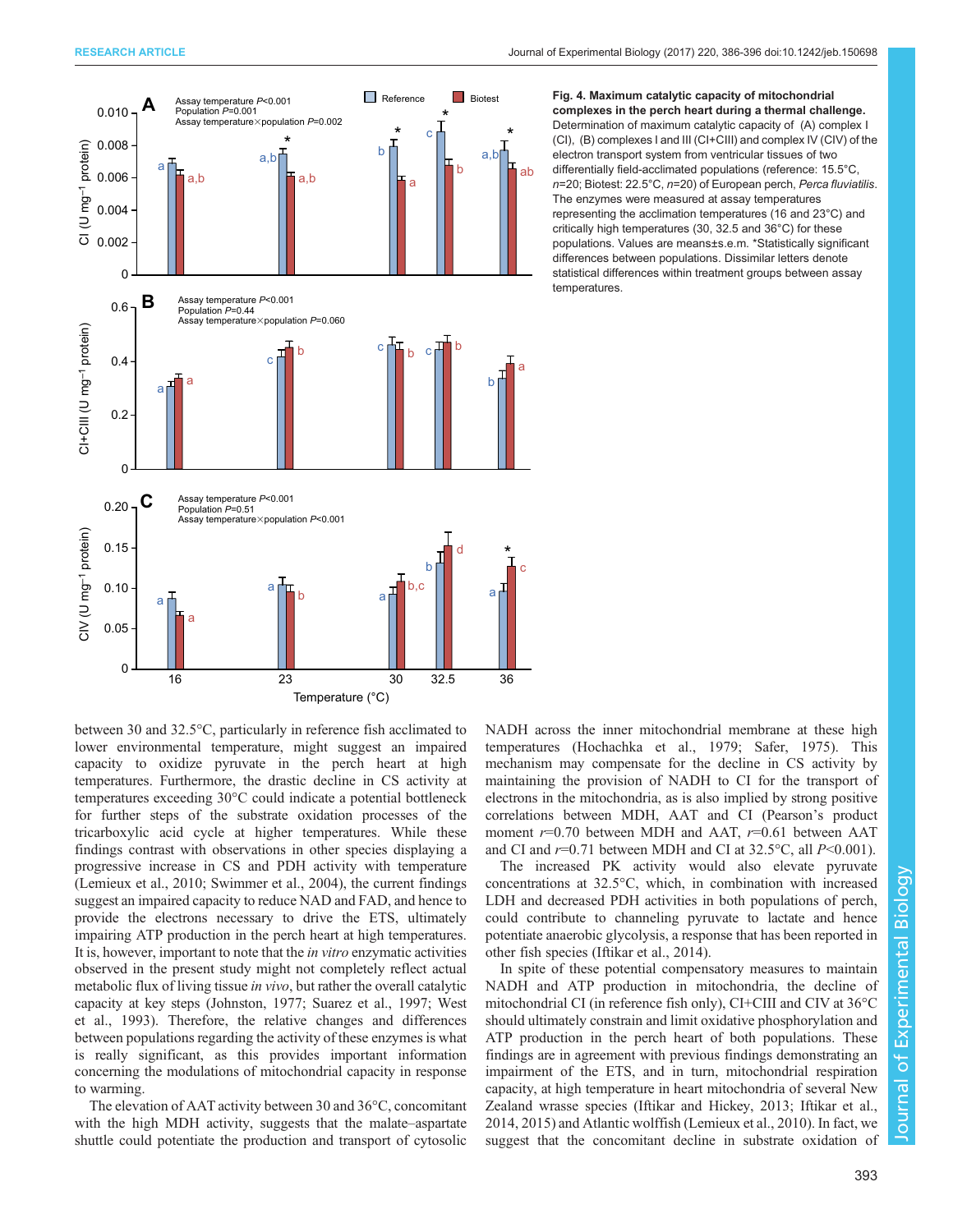tricarboxylic acid cycle intermediates would eventually decrease NADH and FADH<sub>2</sub> production, which may also represent an underlying mechanism for the decline of mitochondrial respiration capacity at high temperature [\(Blier et al., 2014](#page-9-0); [Pichaud et al., 2011\)](#page-10-0). However, this hypothesis needs further support, for example, by conducting a thorough in vivo evaluation of the effects of acute warming on NADH and FADH<sub>2</sub> levels. Furthermore, increased LDH activity and an increased reliance on anaerobic glycolysis to supply ATP would result in lowering of internal cardiac pH, which could ultimately impair enzymatic activity, and also in vivo heart function (e.g. cardiac contractility) ([Clark et al., 2008](#page-9-0); [Driedzic and](#page-9-0) [Gesser, 1994;](#page-9-0) [Iftikar and Hickey, 2013](#page-10-0); [Iftikar et al., 2014](#page-10-0); [Steinhausen et al., 2008\)](#page-10-0).

Collectively, these findings suggest that the enzymatic machinery of the cardiac cells might constitute a limiting factor for cellular energy production, which would in turn constrain heart function at high temperatures despite the relative plasticity of mitochondrial metabolism.

## Effects of thermal field acclimation on enzymatic function in the perch heart

As expected, the reference fish had a greater relative ventricular mass compared with Biotest fish [\(Ekström et al., 2016c; Sandblom](#page-10-0) [et al., 2016\)](#page-10-0). Chronic exposure to warmer temperatures typically results in a reduced thermal sensitivity (i.e. thermal compensation) of numerous physiological traits relating to metabolic, enzymatic and cardiovascular functions at a given temperature ([Ekström et al.,](#page-10-0) [2016a](#page-10-0),[b](#page-10-0); [Sandblom et al., 2016; Seebacher et al., 2015\)](#page-10-0). Indeed, the warm-acclimated Biotest fish displayed a lower activity of LDH, PDH, CS, MDH, AAT and CI at almost all assay temperatures. These findings are indicative of a downregulation of aerobic metabolism in the heart and are consistent with previous studies demonstrating a depression of enzymatic thermal sensitivity and a downregulated expression of enzymes governing glycolysis, tricarboxylic acid cycle and mitochondrial respiration following acclimation and adaptation to warmer habitats in fish [\(Jayasundara](#page-10-0) [et al., 2015; West et al., 1999\)](#page-10-0). This is also in agreement with observed reductions in whole-animal routine oxygen consumption rate, as well as reduced cardiac power output, heart rate and cardiac output, which are indicative of a reduced cardiac oxygen demand in Biotest perch at given test temperatures ([Ekström et al., 2016a](#page-10-0); [Sandblom et al., 2016\)](#page-10-0).

Additionally, as CS activity is often regarded as a reliable marker for mitochondrial content ([Larsen et al., 2012](#page-10-0)), the decreased activity in CS, but also PDH, MDH (being enzymes located in the mitochondrial matrix) as well as CI, may reflect a reduction in mitochondrial content following warm acclimation. Indeed, this scenario would comply with previous observations of an inverse relationship between cardiac mitochondrial density and habitat temperature in fish [\(Shiels et al.,](#page-10-0) [2011\)](#page-10-0). It is therefore likely that the reduction and thermal compensation of routine metabolic rate and cardiac functions in the Biotest perch ([Ekström et al., 2016a; Sandblom et al., 2016\)](#page-10-0), could be partly explained by lowered mitochondrial content and hence metabolic activity in the myocardium.

While there were no obvious beneficial effects of warm acclimation on the thermal sensitivity of most of the enzymes investigated, there was an observed increase in HOAD and CIV activity at temperatures exceeding 32.5°C. This suggests that the warm-acclimated Biotest perch have an increased capacity to oxidize fatty acids for aerobic energy production, which may potentiate cardiac functions at high temperatures. Furthermore, the lower activity of LDH in the Biotest population could help maintain

Interestingly, the depression of the CI/CIV ratio in Biotest fish at higher temperature indicates a significant change in the proportion of the complex that feeds ETS with electrons (CI) and the proportion of the complex that oxidizes ETS through reduction of molecular oxygen (CIV), suggesting a lower reduction capacity of ETS for a given electron flux in mitochondria from warm-acclimated fish at higher temperature. This could prevent accelerated ROS production at high temperature and supports the hypothesis that oxidative stress management could be a metabolic parameter that delineates high temperature limits ([Blier et al., 2014\)](#page-9-0).

Collectively, these mechanisms may contribute to explain the increased cardiac and whole-animal thermal tolerance observed in the warm-acclimated Biotest fish ([Ekström et al., 2016a; Sandblom](#page-10-0) [et al., 2016\)](#page-10-0).

## Lipid composition and enzymatic function in the perch heart

The fatty acid levels of reference fish are similar to values previously reported in perch from the Baltic Sea [\(Polak-Juszczak and](#page-10-0) [Komar-Szymczak, 2009\)](#page-10-0). The present data demonstrate that warm acclimation induced an increase in saturated fatty acid content, a decrease in omega-3 and a decrease in the unsaturation index in the Biotest fish heart, which is consistent with previous findings regarding the influence of chronic temperature exposure on membrane composition in fish ([Calabretti et al., 2003](#page-9-0); [Hazel,](#page-10-0) [1995; Kraffe et al., 2007; Skalli et al., 2006](#page-10-0)). While the lower unsaturation index may reflect intra-population differences in dietary preferences and/or feeding rates in Biotest compared with reference fish, the decreased levels of unsaturated fatty acids may reflect the increased usage of fatty acids for oxidative energy production, as is implied by the increased HOAD activity of Biotest perch.

The degree of unsaturation of membrane lipids has been proposed to be positively correlated to activity of membrane-bound enzymes and transmembrane proton leak rates, resulting in an increased enzyme activity and whole-animal metabolic rate ([Brookes et al.,](#page-9-0) [1998;](#page-9-0) [Hulbert and Else, 1999\)](#page-10-0). Conversely, the lower PUFA observed in the Biotest perch may partly explain the lower activity of some of the membrane-associated enzymes observed here, as well as the reduction in mitochondrial proton leak previously observed in the warm-acclimated Biotest fish (N.P., A.E., P. Rowinski, F. Sundström, P.U.B. and E.S., unpublished observation), consequently depressing cardiac metabolic activity (as indicated by reduced cardiac power output) as previously observed in Biotest fish [\(Ekström et al., 2016a\)](#page-10-0). The higher level of SFA and lower content of PUFA also significantly contributed in the reduction of the peroxidation index (PI) of the membranes, which is known to be associated with a higher resistance to oxidative stress, as shown in bivalves (see [Munro and Blier, 2012\)](#page-10-0). This result is also in line with modified proportions of CI/CIV observed in the chronically warm Biotest population, which could also prevent high-temperature-induced ROS production in the warmacclimated Biotest fish [\(Banh et al., 2016](#page-9-0); [Blier et al., 2014](#page-9-0)).

## Physiological implications of reduced oxidative capacity in the fish heart

The current findings suggest that aerobic ATP production in the perch heart may become impaired at critically high temperatures, which could prove detrimental for maintaining cardiac functions. Indeed, Iftikar and colleagues have demonstrated a linkage between decreasing mitochondrial ATP production and the maintenance of heart rate at high temperatures in New Zealand wrasse [\(Iftikar and](#page-10-0) [Hickey, 2013; Iftikar et al., 2014](#page-10-0)).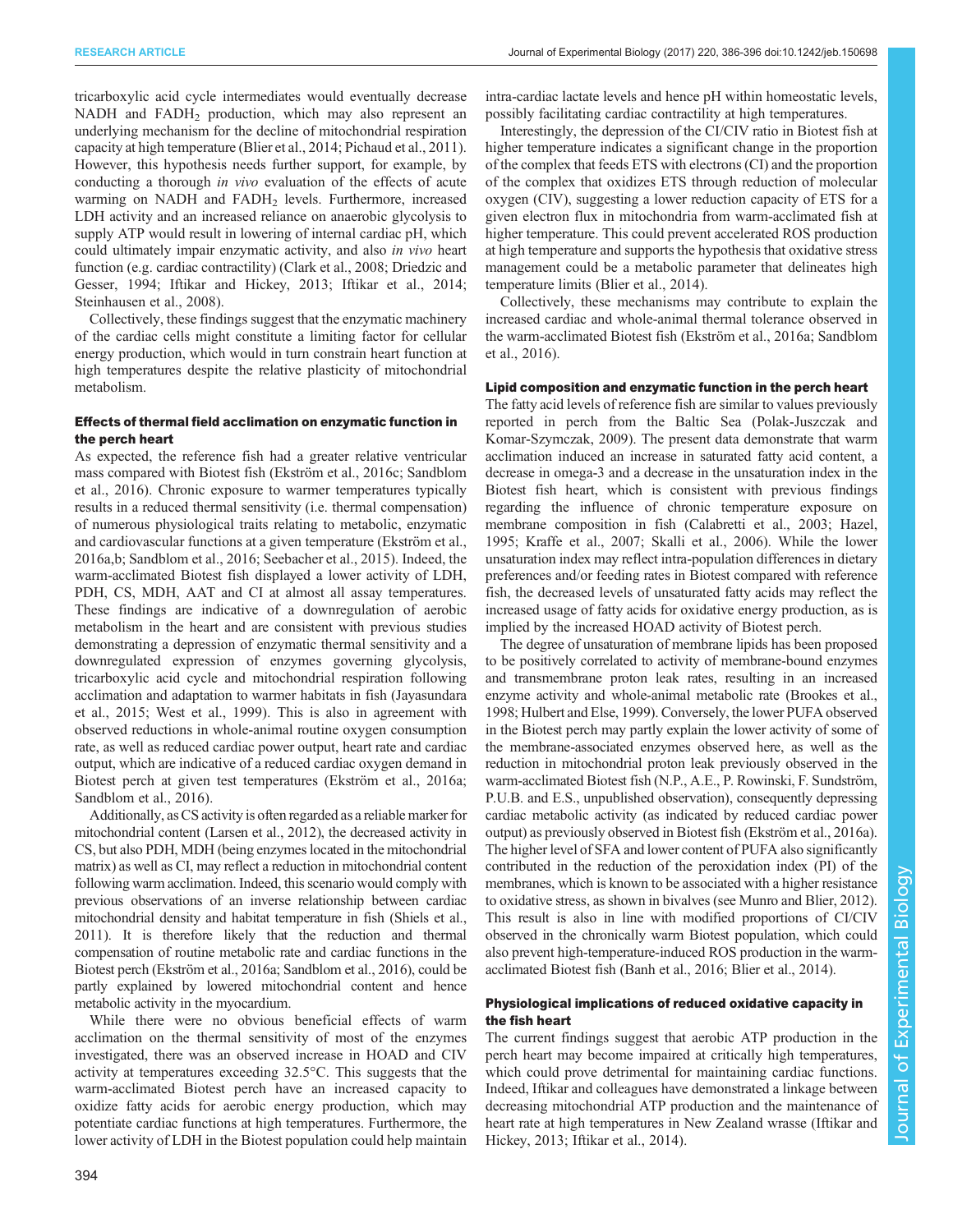<span id="page-9-0"></span>Impaired aerobic ATP production could impact myocardial function in several ways. For example, while the decline of heart rate and cardiac contractility has previously been attributed to altered ionic trans-membrane ion conductance across the sarcolemma [owing to failing  $Na^+$  channel function or a denaturation of  $Na^+/K^+$ -ATPase ([Lennard and Huddart, 1991](#page-10-0); [Vornanen et al., 2014](#page-10-0))], this may instead reflect an ATP limitation of  $Na^+/K^+$ -ATPase at high temperatures. Furthermore, impaired  $Na<sup>+</sup>/K<sup>+</sup>-ATP$ ase activity may also lead to a reduced influx of  $K^+$ , causing extracellular hyperkalemia, which further impairs myocardial conductivity, rhythmicity and contractility of hearts from fish and other ectotherms (Chapman and Rodrigo, 1987; [Hove-Madsen and](#page-10-0) [Gesser, 1989; Kalinin and Gesser, 2002](#page-10-0); [Nielsen and Gesser, 2001\)](#page-10-0).

Previous studies conducted on these populations of perch revealed that heart rate and cardiac output declined between 28 and 29°C in reference fish, while these variables were maintained or increased continuously in Biotest fish until  $CT_{max}$  was reached at 32–33°C [\(Ekström et al., 2016a; Sandblom et al., 2016](#page-10-0)). Therefore, the failure of the substrate oxidation system observed between 30 and 32.5°C in both populations does not fully coincide with the temperature at which the heart failed in these previous studies. An explanation for this mismatch might lie in the thermal history of the perch used in the present and previous studies. Prior to the experiments, the fish of the present study experienced a natural extreme thermal event, which resulted in peak summer temperatures that were 3.5–5.9°C higher than in previous years, when the other experiments were performed (see [Fig. S1\)](http://jeb.biologists.org/lookup/doi/10.1242/jeb.150698.supplemental). Thus, the Biotest fish used here may represent a thermally selected sub-sample of perch, likely with a higher thermal tolerance limit than the Biotest perch used in the previous studies.

Furthermore, it is possible that heart failure in perch may coincide with the loss of regulation and catalytic capacities of the mitochondrial system as a whole, which cannot be summarized entirely by the functions of the individual parts. Instead, it may reflect a collapse of the interactions between the integrated components. We can further infer from the current data obtained on in vitro enzymatic activities, that the mitochondria in the perch heart might not be able to maintain its metabolic capacity at critically high temperatures, when the capacity of its enzymatic machinery is compromised. However, how this relates to the in vivo situation is currently unknown and warrants further investigation.

#### Conclusions and perspectives

The present study provides evidence for an impairment of the substrate oxidation system in the perch heart at high temperatures, which most likely plays a crucial role in determining the upper critical thermal maximum for mitochondrial function, and, consequently, cardiac and whole-animal performance at high temperatures. Furthermore, while thermal field acclimation resulted in modifications to alleviate detrimental thermal effects on certain aspects of myocardial ATP production, highlighting the plasticity of the oxidative pathway, the failure of mitochondrial complexes in the ETS at high temperatures may represent a mechanism setting the maximum thermal limit for cardiac ATP production and function in perch. Collectively, this multi-level failure of the functional components involved with myocardial energy production at high temperatures may contribute to setting the limit for cardiac and whole-animal thermal tolerance in species of fish such as the European perch. Such limitation of mitochondrial metabolism in the fish heart could constitute a crucial factor for the resilience of fish to acute thermal events, such as heat waves, and be an important determinant of species' geographical distribution

patterns in the future (Blier et al., 2014; [Iftikar et al., 2014](#page-10-0); [Seebacher et al., 2015](#page-10-0); [Sunday et al., 2012](#page-10-0)).

#### Acknowledgements

The authors thank Magnus Appelberg, Anna Gårdmark, Anders Adill and Teija Aho at the Institute of Coastal Research, Swedish University of Agricultural Sciences, Öregrund, for facilitating the experimental work at the Biotest facility. The technical staff at the Forsmark nuclear power plant, Fredrik Sundström at Uppsala University, Sophie Breton at the University of Montréal, and our colleagues at the University of Québec in Rimouski are also acknowledged for much-appreciated practical assistance.

#### Competing interests

The authors declare no competing or financial interests.

#### Author contributions

N.P., E.S. and A.E. conceived and designed the experiments. A.E., N.P. and B.-A.D.C. performed the experiments and analyzed the data. All authors contributed to the data interpretation and in drafting the manuscript. All authors gave final approval for publication.

#### Funding

This research was funded by the Swedish Research Council (Vetenskapsrådet) and the Swedish Research Council for Environment, Agricultural Sciences and Spatial Planning (Svenska Forskningsrådet Formas) (E.S.); the Natural Sciences and Engineering Research Council of Canada (NSERC) (P.U.B.); a NSERC postdoctoral fellowship and a VINNMER Marie Curie Incoming fellowship (Swedish Governmental Agency for Innovation Systems, VINNOVA) (N.P.); and the Helge Ax: son Johnsons Foundation (Helge Ax:son Johnsons Stiftelse) (A.E.) and Wilhelm and Martina Lundgren's Research Foundation (Stiftelserna Wilhelm och Martina Lundgrens) (A.E. and N.P.).

#### Supplementary information

Supplementary information available online at <http://jeb.biologists.org/lookup/doi/10.1242/jeb.150698.supplemental>

## References

- [Banh, S., Wiens, L., Sotiri, E. and Treberg, J. R.](http://dx.doi.org/10.1016/j.cbpb.2015.10.001) (2016). Mitochondrial reactive [oxygen species production by fish muscle mitochondria: Potential role in acute](http://dx.doi.org/10.1016/j.cbpb.2015.10.001) heat-induced oxidative stress. [Comp. Biochem. Physiol. B Biochem. Mol. Biol.](http://dx.doi.org/10.1016/j.cbpb.2015.10.001) 191[, 99-107.](http://dx.doi.org/10.1016/j.cbpb.2015.10.001)
- Beitinger, T. L. and Lutterschmidt, W. I. (2011). Measures of thermal tolerance. In Encyclopedia of Fish Physiology: From Genome to Environment (ed. A. P. Farrell), pp. 1695-1702. New York: Elsevier Inc.
- Bergmeyer, H. U. (1983). Methods of enzymatic analysis. Vol II: Samples, Reagents, Assessment of Results. Weinheim: Verlag-chemie.
- [Blier, P. U., Lemieux, H. and Pichaud, N.](http://dx.doi.org/10.1139/cjz-2013-0183) (2014). Holding our breath in our modern [world: will mitochondria keep the pace with climate changes?](http://dx.doi.org/10.1139/cjz-2013-0183) Can. J. Zool. [591-601.](http://dx.doi.org/10.1139/cjz-2013-0183)
- [Brookes, P. S., Buckingham, J. A., Tenreiro, A. M., Hulbert, A. J. and Brand,](http://dx.doi.org/10.1016/S0305-0491(97)00357-X) M. D. [\(1998\). The proton permeability of the inner membrane of liver mitochondria](http://dx.doi.org/10.1016/S0305-0491(97)00357-X) [from ectothermic and endothermic vertebrates and from obese rats: correlations](http://dx.doi.org/10.1016/S0305-0491(97)00357-X) [with standard metabolic rate and phospholipid fatty acid composition.](http://dx.doi.org/10.1016/S0305-0491(97)00357-X) Comp. [Biochem. Physiol. B Biochem. Mol. Biol.](http://dx.doi.org/10.1016/S0305-0491(97)00357-X) 119, 325-334.
- [Calabretti, A., Cateni, F., Procida, G. and Favretto, L. G.](http://dx.doi.org/10.1002/jsfa.1566) (2003). Influence of [environmental temperature on composition of lipids in edible flesh of rainbow trout](http://dx.doi.org/10.1002/jsfa.1566) ([Oncorhynchus mykiss](http://dx.doi.org/10.1002/jsfa.1566)). J. Sci. Food Agric. 83, 1493-1498.
- Chapman, R. A. and Rodrigo, G. C. [\(1987\). The negative inotropic effect of raised](http://dx.doi.org/10.1113/expphysiol.1987.sp003097) [extracellular potassium and caesium ions on isolated frog atrial trabeculae.](http://dx.doi.org/10.1113/expphysiol.1987.sp003097) [Q. J. Exp. Physiol.](http://dx.doi.org/10.1113/expphysiol.1987.sp003097) 72, 561-570.
- [Clark, T. D., Sandblom, E., Cox, G. K., Hinch, S. G. and Farrell, A. P.](http://dx.doi.org/10.1152/ajpregu.90461.2008) (2008). [Circulatory limits to oxygen supply during an acute temperature increase in the](http://dx.doi.org/10.1152/ajpregu.90461.2008) Chinook salmon (Oncorhynchus tshawytscha). [Am. J. Physiol. Regul. Integr.](http://dx.doi.org/10.1152/ajpregu.90461.2008) Comp. Physiol. 295[, R1631-R1639.](http://dx.doi.org/10.1152/ajpregu.90461.2008)
- [Clark, T. D., Sandblom, E. and Jutfelt, F.](http://dx.doi.org/10.1242/jeb.084251) (2013). Aerobic scope measurements of [fishes in an era of climate change: respirometry, relevance and recommendations.](http://dx.doi.org/10.1242/jeb.084251) J. Exp. Biol. 216[, 2771-2782.](http://dx.doi.org/10.1242/jeb.084251)
- Diffenbaugh, N. S. and Field, C. B. [\(2013\). Changes in ecologically critical](http://dx.doi.org/10.1126/science.1237123) [terrestrial climate conditions.](http://dx.doi.org/10.1126/science.1237123) Science 341, 486-492.
- Driedzic, W. R. and Gesser, H. (1994). Energy metabolism and contractility in ectothermic vertebrate hearts: hypoxia, acidosis, and low temperature. Physiol. Rev. 74, 221-258.
- Ekström, A., Jutfelt, F. and Sandblom, E. [\(2014\). Effects of autonomic blockade](http://dx.doi.org/10.1016/j.jtherbio.2014.06.002) [on acute thermal tolerance and cardioventilatory performance in rainbow trout,](http://dx.doi.org/10.1016/j.jtherbio.2014.06.002) [Oncorhynchus mykiss](http://dx.doi.org/10.1016/j.jtherbio.2014.06.002). J. Therm. Biol. 44, 47-54.